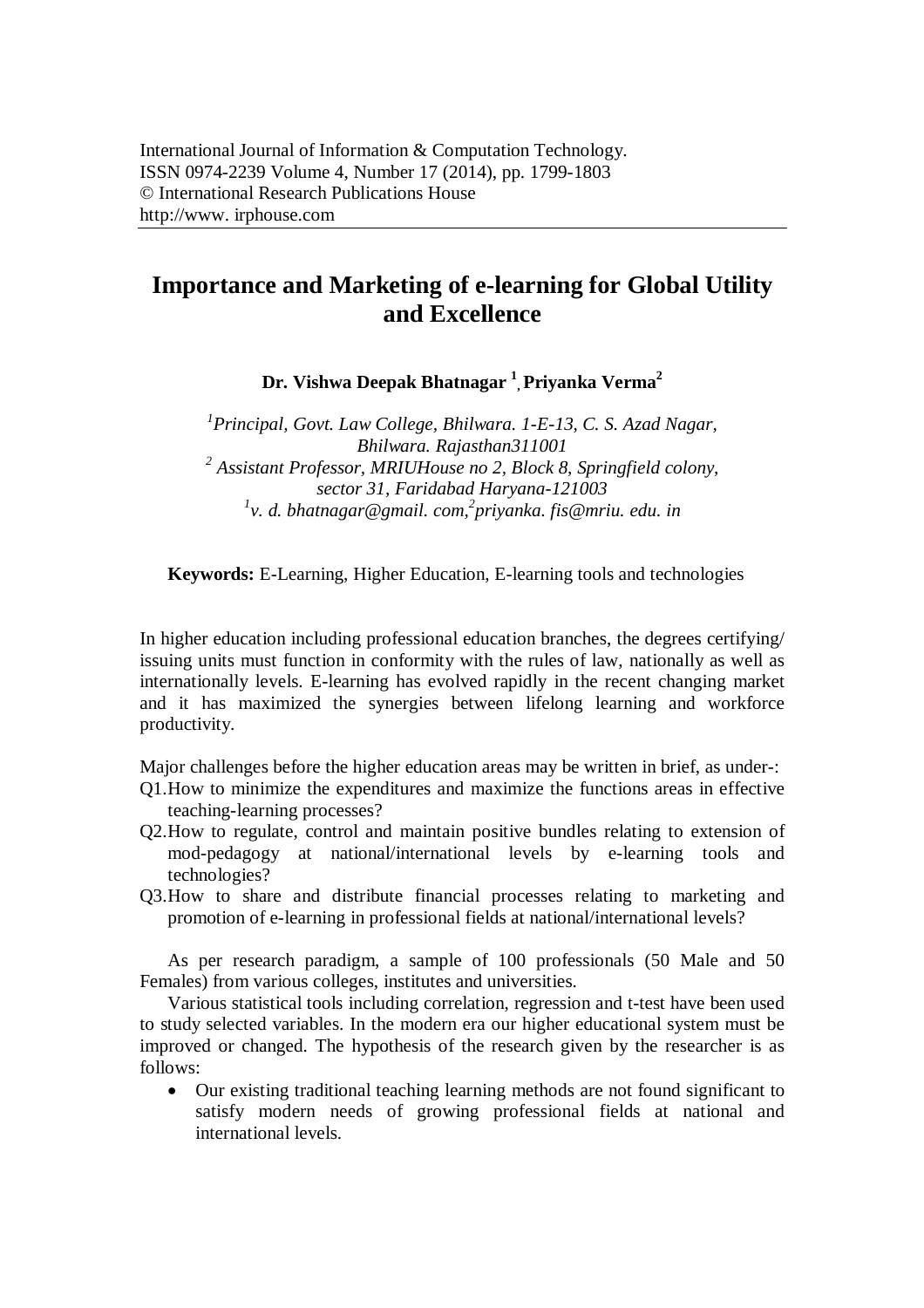Our experts teaching and conditioning methods are not functioning well due to extra-pressures on the higher educational system.

#### **Introduction**

Electronic learning, or e-learning, explains computer-enhanced learning or information technology influenced learning. It gives a feel to the learner of digital environment and it encompasses courses offered online, courses with face-to-face and online access to course materials, and courses provide access to online discussion forums, notes, and other course materials. E-learning is most suitable for distant learning and independent study, but can also be used in conjunction with in person teaching, which is referred to as "blended learning"

The importance of e-learning is growing in higher education. A report by DoceboE-Learning 'Market Trends &Forecast2014 - 2016 Report' states that elearning makes the concept of education continuous and plays important role in framing many important strategies across the world. Even at professional and organisational level E-Learning proves to be an excellent way to achieve quality results in a short timeframe. The report says that there seems to be universal agreement that the worldwide E-Learning market will show fast and significant growth over the next three years. The worldwide market for Self-Paced E-Learning reached \$35. 6 billion in 2011. The five-year compound annual growth rate is estimated at around 7. 6% so revenues should reach some \$51. 5 billion by 2016. Asia has the highest regional growth rate of 17. 3% for E-learning.

#### **Aspects of E-Learning**

E-learning can be synchronous (real-time) or asynchronous (flex-time). Synchronous e-learning includes technology such as video conferencing and electronic white boards (Romiszowski, 2004), requiring students to be present at the time of content delivery. Asynchronous applications include programmed instruction and tutorials that allow students to work through the screens at their own pace and at their own time. Most of the courses available on the Internet are based on this asynchronous model (Greenagel, 2002). Students can be involved in e-learning from distributed locations, as in distance learning, or from the same place, such as using a group support system in a classroom to work on an assignment (Gunasekaran et al. , 2002. The mode of course delivery can be entirely electronic (with or without an instructor) or take a more blended approach integrating electronic and classroom delivery to varying extents. Many current e-learning offerings follow the latter mode, taking advantage of the benefits of various types of delivery (Jack and Curt, 2001).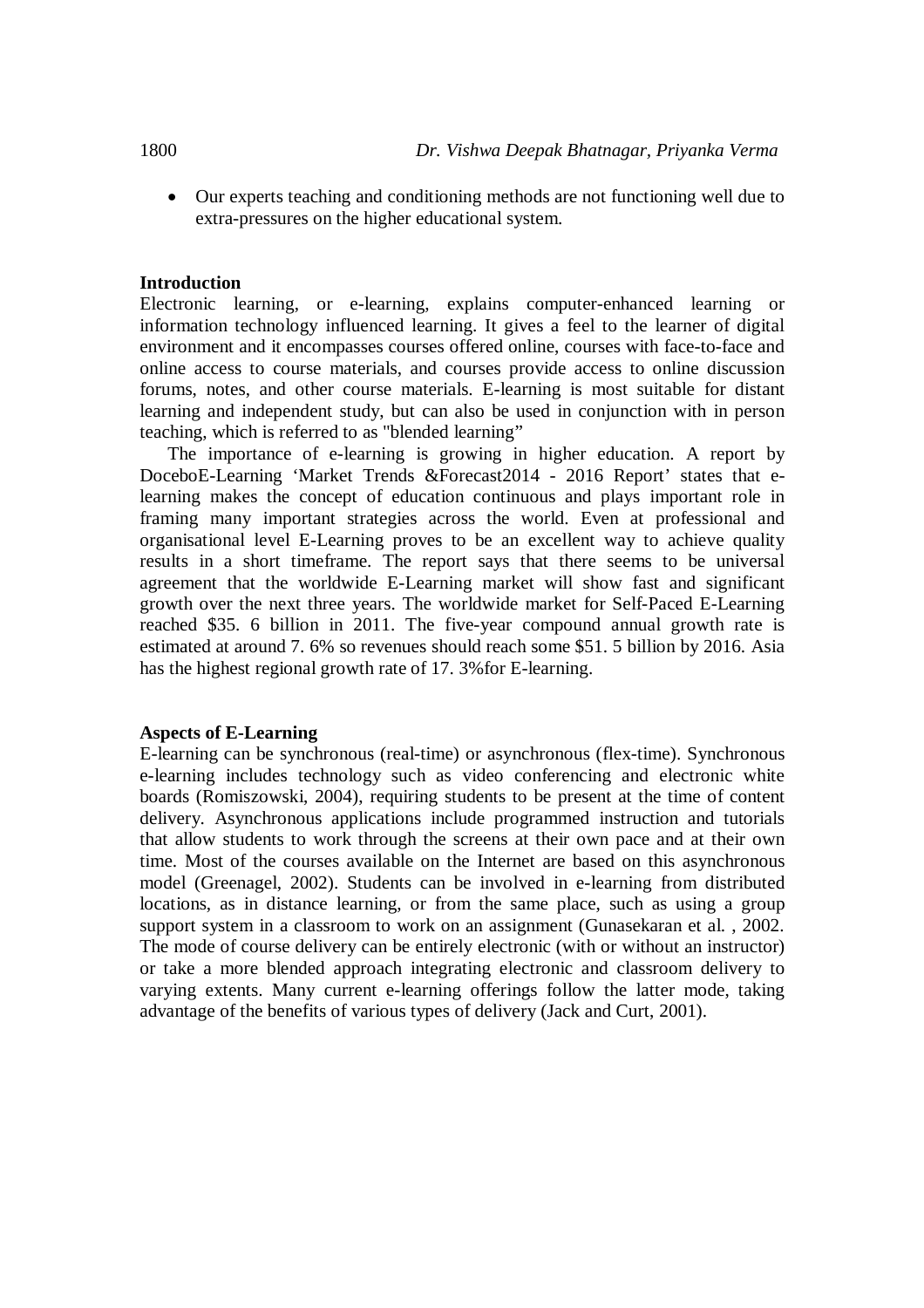|               | Dimensi Attribute              | Meaning                                                                     | Example                    |
|---------------|--------------------------------|-----------------------------------------------------------------------------|----------------------------|
| <sub>on</sub> |                                |                                                                             |                            |
| Synchro       | Asynchr                        | contentdeliveryoccursatadifferenttime                                       | lecturemoduledeliveredvia  |
| nicity        | onous                          | thanreceiptbythestudent                                                     | email                      |
|               | Synchron                       | contentdeliveryoccursatthesametimeas                                        | lecturedeliveryviawebcast  |
|               | ous                            | receiptbythestudent                                                         |                            |
|               | Location Sameplac              | studentsuseanapplicationatthesame                                           | usingaGSStosolveaproble    |
|               | e                              | physicallocationasotherstudentsand/orth                                     | mina                       |
|               |                                | einstructor                                                                 | classroom                  |
|               | Distribut                      | Studentsuseanapplicationatvarious                                           | usingaGSStosolveaproble    |
|               | ed                             | physicallocations, separatefromotherstud                                    | mfrom                      |
|               |                                | entsandtheinstructor                                                        | distributedlocations       |
|               | Independ <sup>Individual</sup> | studentsworkindependentlyfromone                                            | studentscompletee-         |
| ence          |                                | anothertocompletelearningtasks                                              | learningmodules            |
|               |                                |                                                                             | autonomously               |
|               | Collabor                       | studentsworkcollaborativelywithone                                          | studentsparticipateindiscu |
|               | ative                          | anothertocompletelearningtasks                                              | ssionforumsto              |
|               |                                |                                                                             | shareideas                 |
| Mode          | Electroni                      | allcontentisdeliveredviatechnology,                                         | anelectronicallyenableddis |
|               | cally                          | thereisnoface-to-facecomponent                                              | tancelearning              |
|               | only                           |                                                                             | course                     |
|               |                                | Blended  e-learningisusedtosupplementtraditional  inclasslecturesareenhance |                            |
|               |                                | classroomlearning                                                           | dwithhands-                |
|               |                                |                                                                             | oncomputerexercises        |

# **Table1: The Dimensions of E-Learning**

\*Thedefinitionsoftheseattributesarediscussedinavarietyofsourcesincluding(Ongetal. ,2004), (JackandCurt, 2001), and (Greenagel, 2002)

# **Challenges in higher education**

## Q1. How to minimize the expenditures and maximize the functions areas in effective teaching-learning processes?

**Answer:** The possible suggestion could be auditing and analyzing the effectiveness of e-learning process in context to various teaching learning processes and put a threshold on the expenditure to find out the optimum results.

## Q2. How to regulate, control and maintain positive bundles relating to extension of mod-pedagogy at national/international levels by e-learning tools and technologies?

Answer: There are variety of tools available in various markets. As far as Asian market's concern it's a growing market for e-learning tools as stated earlier the growth rate is also highest in this field which shows that there is a scope of penetration in the market and it can be regulated and optimized based upon the level of expenses and reach of learners accordingly.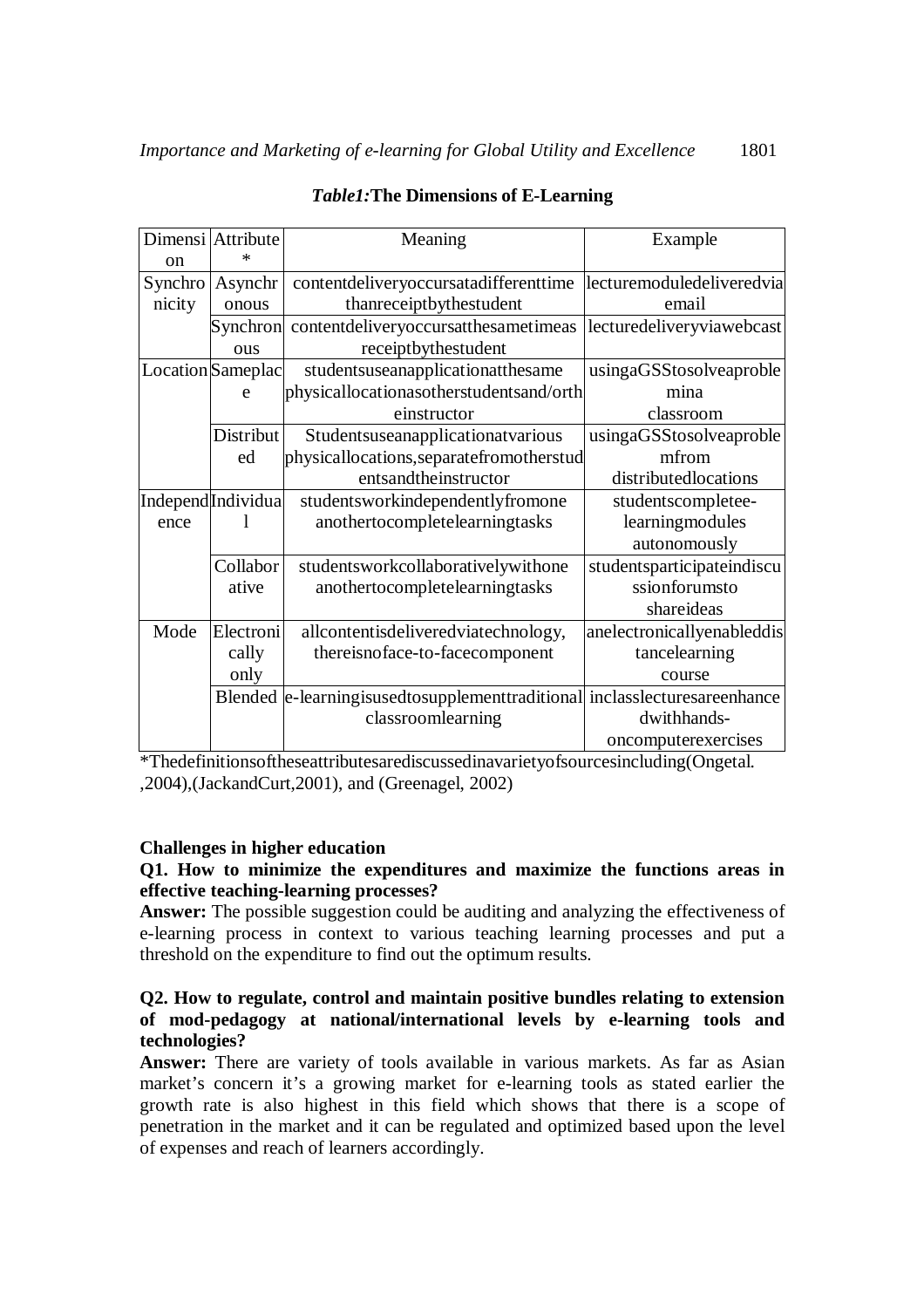# **Q3. How to share and distribute financial processes relating to marketing and promotion of e-learning in professional fields at national/international levels?**

**Answer:** Peter Drucker said that *webucation* or e-learning is next great opportunity in global market. We are already observing in since last decade that it has been significantly commercialized in education and businesses and now it has open up various job opportunities in the field of training and development of education and business. It is again a relative approach to answer this challenge for any particular market. Most of the countries have achieved excellence in this field but sustainability is the key to success in this particular field.

## **Analysis**

- 88% of the respondents have shown positive sign for e-learning. Most of the respondents feel that it is the best medium for distance learners.
- Most of the respondents feel that it is the responsibility of the educational institute to deliver the teaching learning process through various mediums.
- There is a positive sign by all the respondents about the accessibility i. e expanding the learning environment anytime and anywhere
- Respondents believe that e-learning increases flexibility, convenience, and the ability to work at any place where an Internet connection is available and at one's own pace
- 85% respondents say that the time and cost of commuting to and from campus are eliminated. E-learning provides students with the ability to communicate with classmates independent of distance and can be adapted to learners' needs.
- E-learning promotes individualized instruction or learner-centred education where students may set their own objectives and explore their own learning needs online.
- E- Learning facilitates research and result into one of the best mediums for secondary data analysis. It facilitates interaction among various learners across globe.
- The most important factors in selecting technologies for e-learning are reliability, the security of student data, ease of use for both faculty and students, and effectiveness. Most of the people use it for maintaining their work and accessing it anytime for deliverable purpose.
- 80% respondents do not agree that they have sufficient or effectual analytics to ensure the efficacy of e-learning courses or to measure the impact that elearning initiatives have made on strategic goals
- 82% respondents are most concerned about the technological know-how of faculty and the adequacy of e-learning staff. As learners can use it only when faculty and staff can deliver it in a proper way.

### **Suggestions**

The majority of students are now non-traditional, and their demand for more